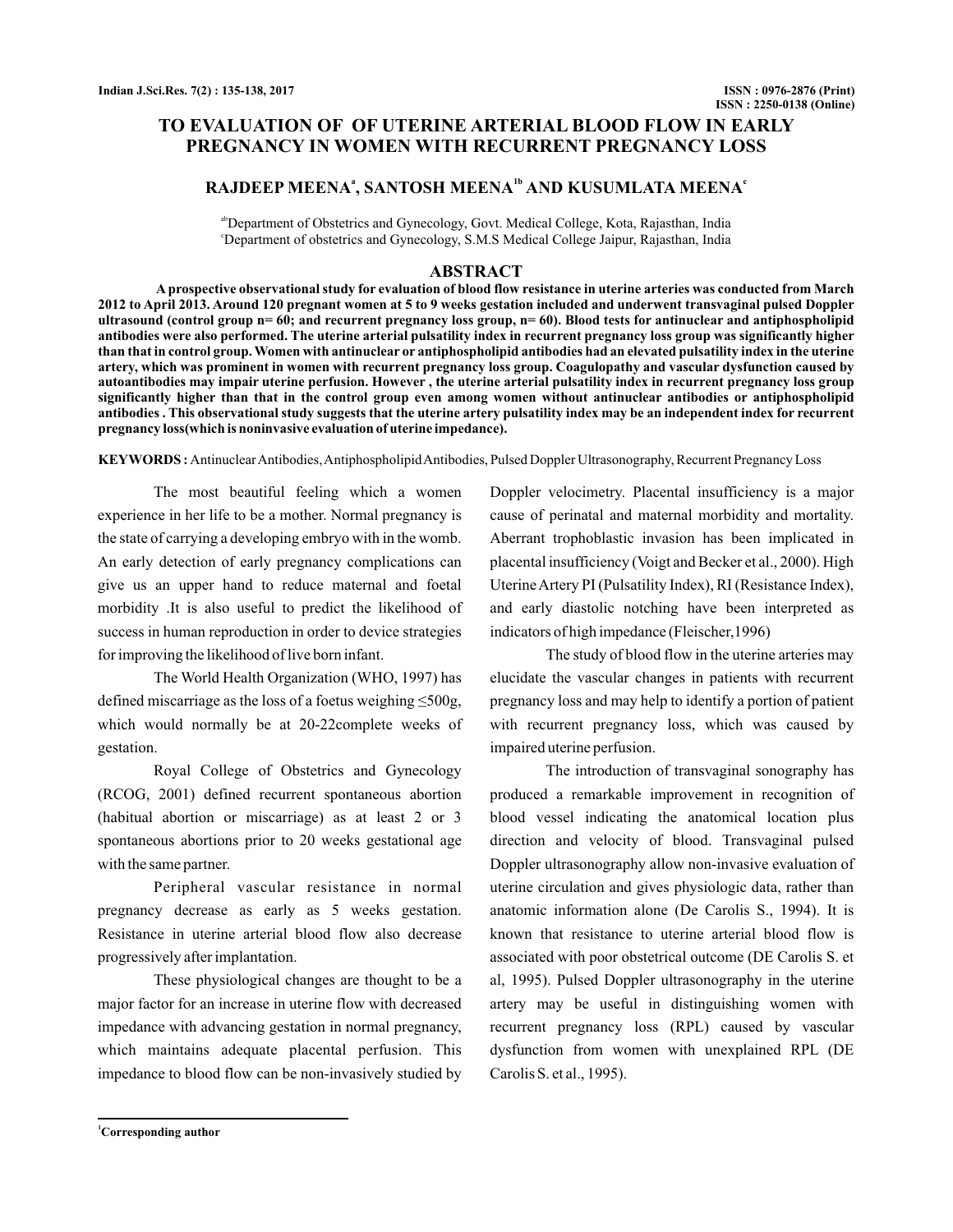#### **MEENA ET AL. : TO EVALUATION OF OF UTERINE ARTERIAL BLOOD FLOW...**

Antiphospholipid antibody (APLA) emerged as a chief culprit responsible not only for RPL but also for several others adverse pregnancy outcome.

Although ANA (Ante Nuclear Antibody) are not specifically related to pregnancy loss, women with positive ANA may have other autoimmune antibodies predispose to vasculopathy or coagulopathy. These pathological changes are likely to cause elevation of the uterine arterial blood flow resistance and lead to RPL (Bahar et al., 2000).

Impaired uterine perfusion caused by coagulopathy and vascular dysfunction may result in pregnancy loss. In this study, we measured the resistance in uterine arteries of pregnant women with and without RPLin the early first trimester and evaluated the association of autoantibody. The disadvantage of Doppler velocimetry behind that, it is only of prognostic significance but not of much of etiological significance.

## **METHODS**

We conducted a prospective observational study for evaluation of association of uterine arterial blood flow in early pregnancy in women with recurrent pregnancy loss at the department of Obstetrics and Gynecology, Mahila Chikitsalya, S.M.S Medical College, Jaipur. During one

year of study period from March 2012 to April 2013 around 120 patient were include and underwent work up.

Women in age group 25 to 29 years included in the study.

Routine Antenatal Monitoring: Weight, BP, Haemoglobin, ABORh, urine complete examination, fasting blood sugar, HbsAg, VDRL,HIV testing, Thyroid profile, Liver function test, renal function test, complete hormonal profile was done. All 120 patients were subjected to duplex Doppler examination by Transvaginal route. Blood sample collected from these patient and sample evaluate for Autoantibody include Antiphospholipid antibody (anti B2 glycoprotein antibody and anticardiolipin antibody) and antinuclear antibody.

## **RESULTS**

The mean gestational age of case group and control group which was  $6.60 \pm 1.13$  and  $6.43 \pm 0.98$ respectively (p value  $>0.05$ ) (Table 1).

The mean pulsatility index of case and control group subjects was 2.66±1.16 and 1.53±0.48 respectively. The mean Pulsatility index of case group subjects was found to be higher as compared to control group subjects and statistically highly significant  $(p<0.001)$  (Table 2).

**Table 1 : Mean Value of Gestational Age of Cases & Control**

|             | ase.          | Control       | P- value | <b>Significance</b> |
|-------------|---------------|---------------|----------|---------------------|
| $Mean + SD$ | $6.60 + 1.13$ | $6.43 + 0.98$ | .05      | Not Significant     |

**Table 2 : Mean Value of PI of Case & Control Groups**

|                        | ∴ase          | Control       | P- value | <b>Significance</b>       |
|------------------------|---------------|---------------|----------|---------------------------|
| PI (Pulsatility Index) | $2.66 + 1.16$ | $1.53 + 0.48$ | .001     | <b>Highly Significant</b> |

#### Table 3 : Mean value of Anti β2 glycoprotein IgM level in Case & Control Groups

|      | <b>Case</b> | Control                      | P- value | Significance |
|------|-------------|------------------------------|----------|--------------|
| Ig M | 2.20        | .44<br><sup>7</sup> .92<br>- | .v.      | Significant  |

**Table 4 : Mean Value of Anticardiolipin Antibody of Cases & Controls Group**

|                 | $\mathbb C$ ase | Control       | P- value | Significance    |
|-----------------|-----------------|---------------|----------|-----------------|
| Anticardiolipin | $0.80 + 0.22$   | $0.74 + 0.10$ | .05      | Not Significant |
| antibody        |                 |               |          |                 |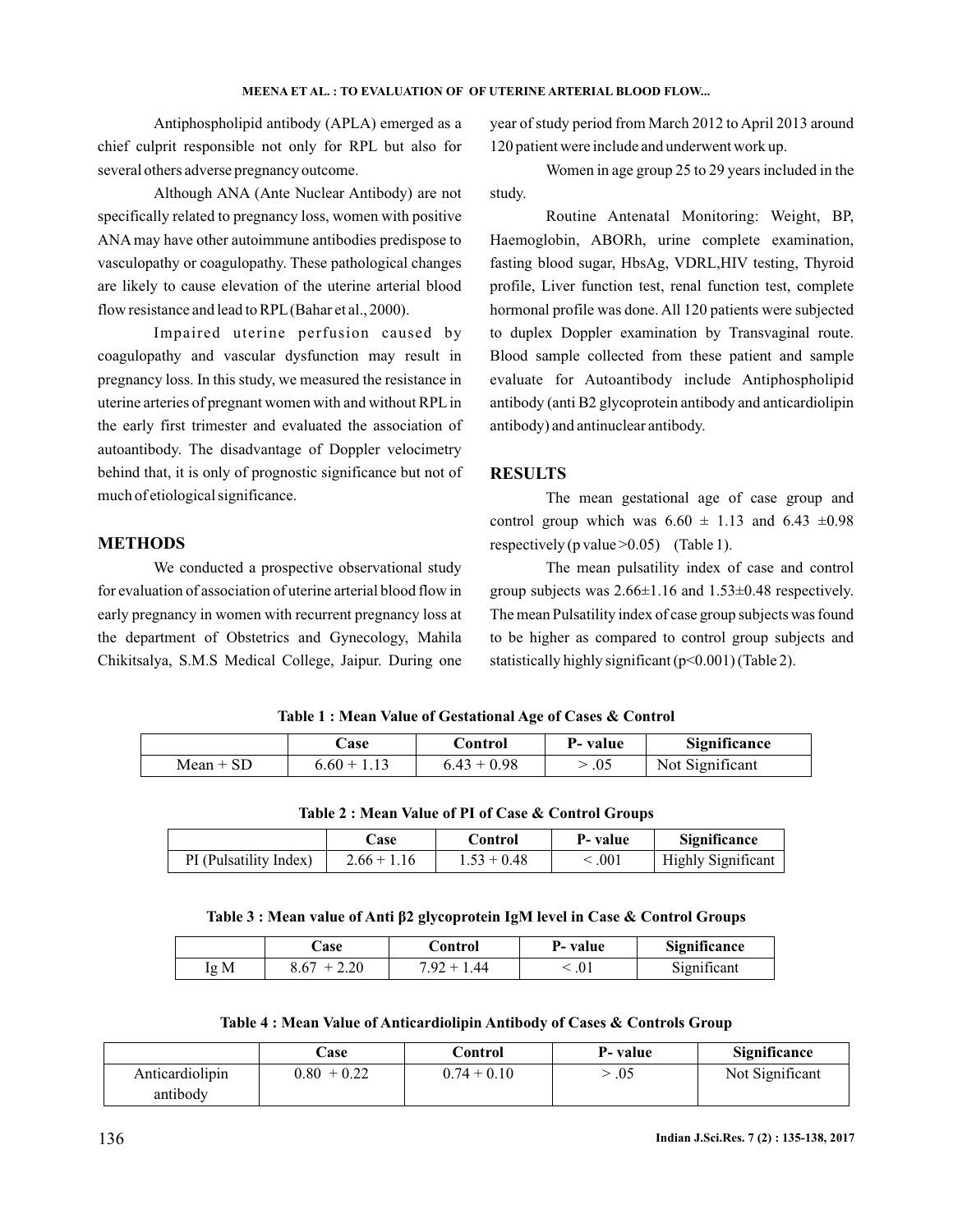| Antinuclear       | Case       |        | Control |        |
|-------------------|------------|--------|---------|--------|
| antibody          | No.        | $\%$   | No.     | $\%$   |
| Negative          | 36         | 60.00  | 57      | 95.00  |
| Positive          | 24         | 40.00  |         | 5.00   |
| Total             | 60         | 100.00 | 60      | 100.00 |
| $\chi^2 = 19.116$ | d. $f = 1$ | < 0.01 | НS      |        |

**Table 5: Distribution According to Antinuclear Antibody in Case & Control**

statistically significant (Table3). Antiβ 2 glycoprotein IgM positivity in case and control group subject was  $11$   $(18.33\%)$  and  $3$   $(5\%)$ respectively.Anti β2 glycoprotein IgM positivity was found to be higher in the case group than control group and

Anticardiolipin antibody negativity of case and control group subjects was 54 (90%) and 58 (96.67 %) respectively. Anticardiolipin antibody positivity of case group subjects was  $6(10\%)$  and  $2(3.33\%)$  in control group but the difference was statistically not significant (Table 4).

Antinuclear antibody negativity in case and control group subjects was  $36 (60\%)$  and  $57 (95.00\%)$ respectively. Antinuclear antibody of case group subjects was 24(40%) and 3(5.00%) in control group but the difference inAntinuclear antibody in case and control group subjects was statistically found highly significant (Table5).

#### **DISCUSSION**

Trophoblastic invasion during first trimester coincide with a decrease in uterovascular resistance at beginning of the second trimester. Antiphospholipid antibodies are known to interfere with syncytium formation in trophoblast in early pregnancy and cause decidual vasculopathy, thrombosis and placental infarction later in pregnancy.

Dysfunction of trophoblasts caused by APAs may involved in elevation of uterine arterial PI that observed more likely to be associated with vascular dysfunction rather than impaired trophoblastic invasion. Trophoblastic invasion has little effect on uterine arterial blood flow at 4 to 5 weeks gestation, because the decrease in blood flow resistance in uterine artery is very slow until 8 weeks of gestation.

Although ANAs are not specific etiologic factor for pregnancy loss, some women with ANAs may have

other autoimmune or coagulopathy such as APAs. These pathologic changes are likely to cause elevation of uterine arterial blood flow resistance and lead to RPL, early onset of preeclampsia or foetal growth restriction.

A portion of the group of women with both RPL and elevated PI in uterine artery did not have abnormal blood test results. Although the apparent underlying pathophysiological mechanisms of these cases were not elucidated,there may have subclinical vasculopathy, which was not diagnosed on basis of routine screening tests for RPL, even those with negative APA test results, had elevated PI in uterine artery. These observation suggest that the PI in uterine artery may be an independent index for RPL. However, analysis of this index combined with blood tests may help in evaluating the risk of pregnant women. The introduction of Pulsed Doppler ultrasonography has provided the means for the noninvasive evaluation of uterine impedance, thus providing physiologic data on hemodynamic abnormalities in early pregnancy failures.

### **CONCLUSION**

Early detection of uterine artery perfusion by pulse Doppler ultrasonography in pregnant women with history of recurrent pregnancy loss suggest an association between impaired uterine blood flow with recurrent pregnancy loss and early intervention helps in improving the fetomaternal outcome.

Some patients in case group with abnormal Doppler study did not have abnormal blood test results. These observation suggest that abnormal Doppler study might an independent index for RPL.

Doppler study is primary tool for evaluation of uterine arterial impedance as non-invasive, cost effective and easily approvable in comparison to the blood tests.